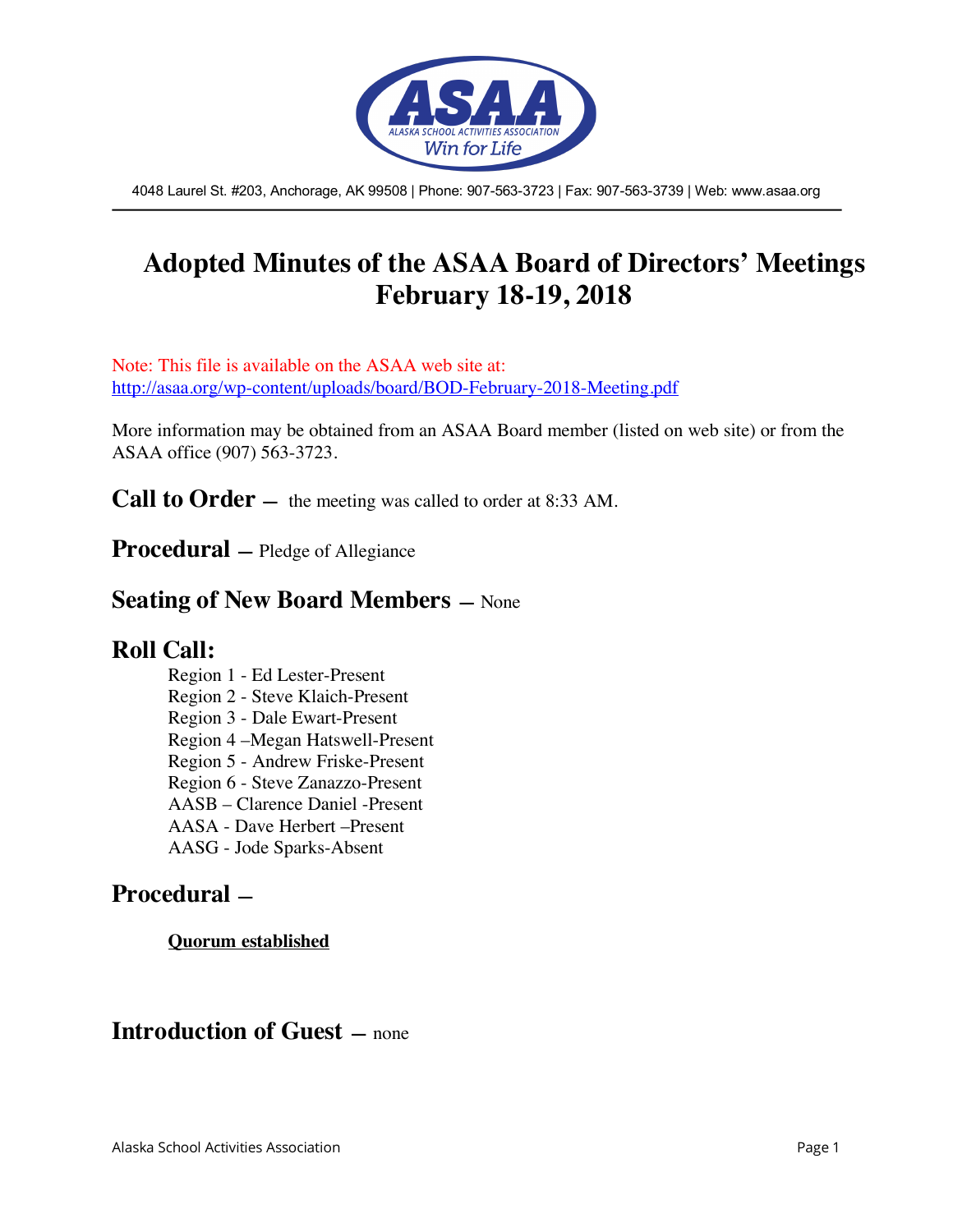

### **Ordering and Approval of the Agenda–**

Motion to move "Basketball Classifications" from tabled items to the agenda Motioned by AASB, seconded by Region 2 (Carried - Unanimous Consent)

Motioned to approve the agenda Motioned by AASB, seconded by Region 2 (Carried - Unanimous Consent)

## **Approval of the Consent Items –**

Motioned "to approve the consent items" Motioned by Region 1, seconded by Region 4 (Carried - Unanimous Consent)

## **Public Comments on Agenda and Non-Agenda Items –**

#### **Sunday – February 18** *(***11:00 a.m.)**

An ASD student addressed the Board on the proposed bylaw change to allow student's returning from academic exchange programs to have an additional two semesters of eligibility.

#### **Monday – February 19 (10:00 a.m.)**

Jack Heesch-spoke in favor of the State Softball Tournament site rotate between Anchorage and Fairbanks, believes it will work well for ASAA State Softball Tournament.

**Reports –** The Board of Directors heard the following reports:

- Board Members
- Finance Committee
- Student Government
- Sponsorships/Marketing/Promotions
- Play for Keeps, Win for Life/Hall of Fame
- Executive Director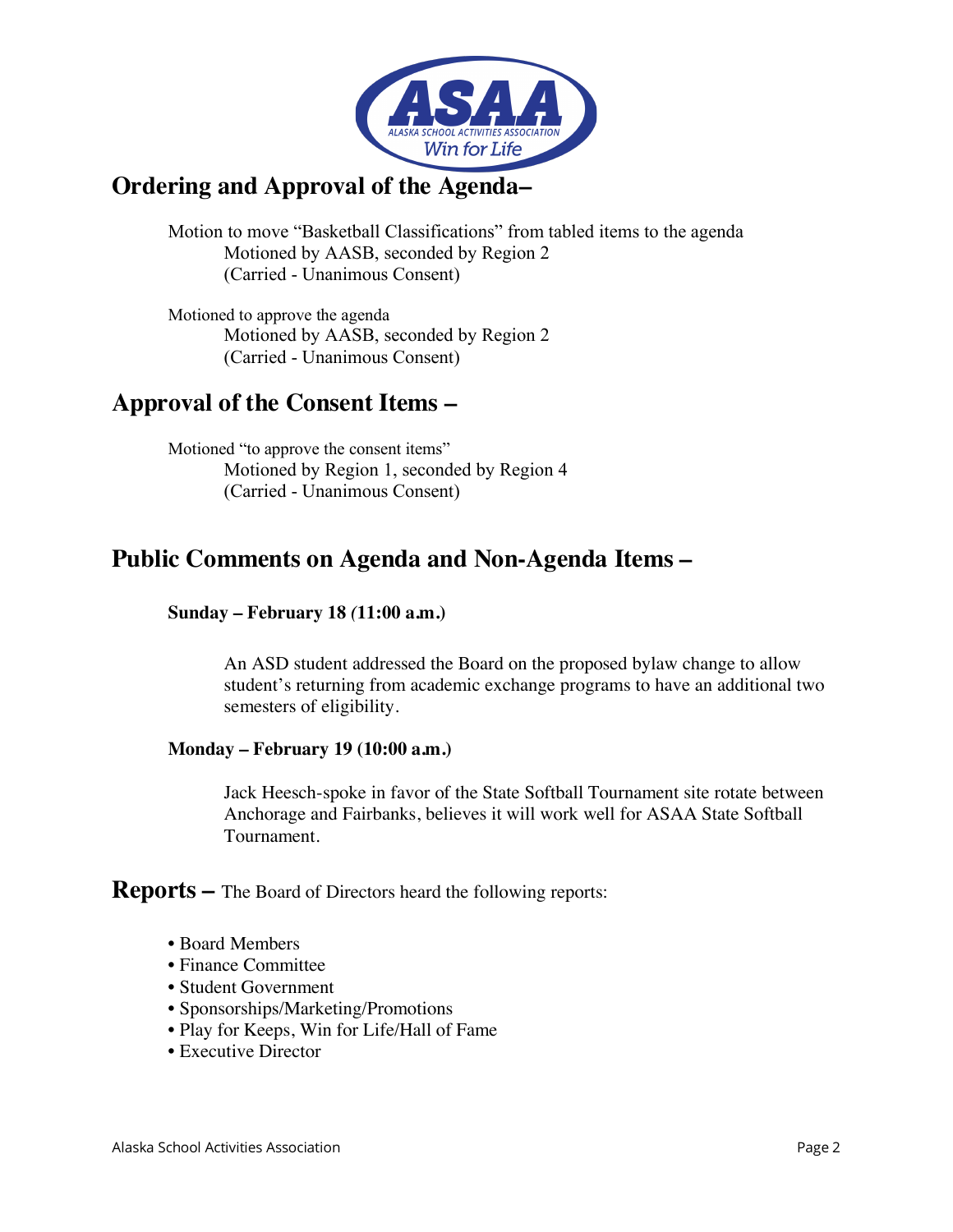

### **Consent Items –**

- a. Approval of Minutes of December 2017 and January 2018 Board meetings
- b. Wavier Report
- c. Out-of-State Travel
- d. Contest Ejection Report
- e. Financial Report
- f. Cooperative Schools Report
- g. Endowment Report
- h. Eighth Grade Student Eligibility Request Report

**Action Items and Board Directives –** The Board of Directors took action as follows:

➣ **Hockey Classification:** motioned "to raise the enrollment number for Division II Hockey to 850 and to assign team to the following conferences:

| Aurora (3 berths)     | Railbelt (3 berths) |
|-----------------------|---------------------|
| Tri-Valley            | Homer               |
| Delta Junction        | Juneau Douglas      |
| Hutchison             | Kenai               |
| Monroe Catholic       | Soldotna            |
| North Pole            | Houston             |
| Glennallen/Kenny Lake | Palmer              |

Two at-large berths, with the system to be determined at the April meeting.

Juneau-Douglas will provide \$4500 for varsity only and \$5500 for JV & Varsity for conference teams traveling to Juneau from Anchorage"

Motioned by Region 5, seconded by Region 3 (6-1 motion passed) (Y-Region 1, Region 3, Region 4, Region 5, AASA) (N-Region 2) (Absent – AASB)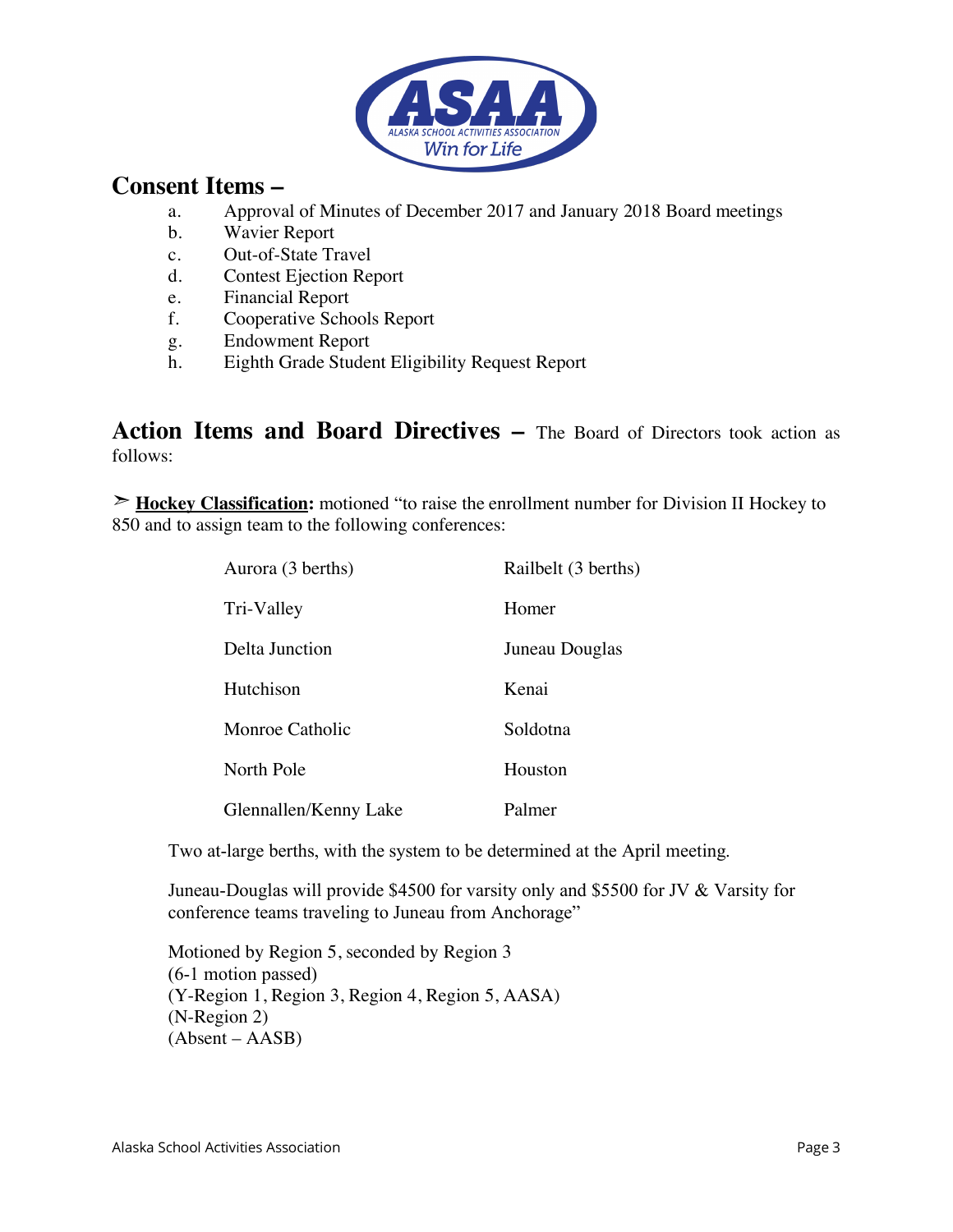

➣ **Division II Hockey State Tournament Site:** took action "to send out a RFP soliciting a site for the 2019 Division II Hockey Tournament."

Motioned by Region 1, seconded by Region 5 (Carried - Unanimous Consent)

#### ➣ **WPI system for selecting at-large berths and seeding 3A/4A basketball tournament:** motioned to:

"Eliminate the WPI system for selecting the at-large teams and seeding the 3A/4A basketball tournaments. The system is to be replaced by utilizing a selection and seeding criteria to be determined during the April ASAA Board of Directors meeting"

Motioned by Region 4, seconded by Region 3 (5-3 motion passed) (Y-Region 1, Region 2 Region 3, Region 4, AASA) (N-Region 5, Region 6, AASB )

**➣ Houston High School Football Conference:** motioned to "moved Houston High School into the Peninsula Conference for Division III football."

Motioned by Region 3, seconded by Region 5 (Carried - Unanimous Consent)

**➣ Arbiter Athlete** motioned "to adopt Arbiter Athlete to replace the current electronic eligibility system and to charge member school districts the following fee:

| over 10,000 students    | \$12,500 |
|-------------------------|----------|
| 2,000 to 9,999 students | \$9400   |
| 750 to 1999 students    | \$4375   |
| 400 to 749 students     | \$2500   |
| 100 to 399 students     | \$950    |
| 20 to 99 students       | \$350    |
| 1 to 19 students        | \$125    |

Motioned by Region 3, seconded by Region 5 (Carried - Unanimous Consent)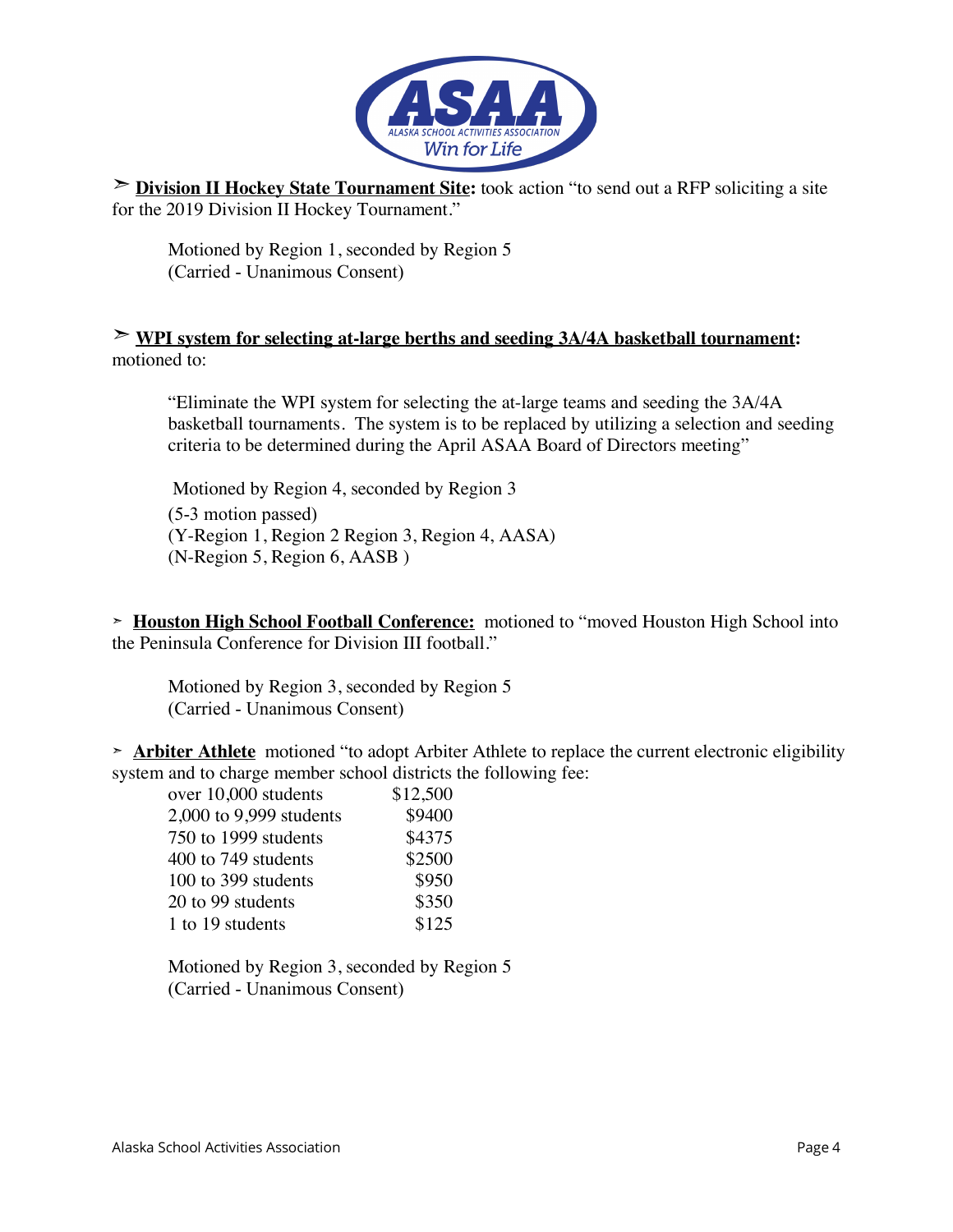

**➣ Track and Field Season:** motioned "to end the Track and Field State Championship one week earlier beginning May 17-18, 2019"

Motioned by Region 2 (motion died for lack of a second)

**➣ Track and Field Reporting and Alternate Procedures:** motioned "to adopt the following track and field policies

- a. Require all conference meets to utilize Athletic.net with each division having its own file.
- b. ASAA will post the top 16 qualifiers and up to three alternates on the Sunday evening (or as soon as possible) prior to the State Event.
- c. Coaches must accept or decline these entries by 4:00 PM the following Tuesday. (Coaches of Alternates should check after 6:00 PM Tuesday, to see if their athlete is now a participant.)
- d. If there is a declared scratch at the Coach's Meeting, ASAA will invite the next available alternate that is already qualified into the meet in another event."

Motioned by Region 3, seconded by Region 5 (Carried - Unanimous Consent)

**➣ March Madness Basketball Venue:** motioned "to accept the RFP proposal from the Alaska Airlines Center for the five years beginning March 2019"

Motioned by ASA, seconded by Region 4 (6-2 motion passed)

(Y-Region 1, Region 2 Region 4, Region 5, AASA, AASB) (N-Region 3, Region 6,)

➣ **State Championship Officials Policy:** motioned to revise part A of the State Championship Officials Policy to read.

#### "**9. State Championship Officials**

A. It is imperative that ASAA State championship events are officiated by experienced certified and highly competent individuals. **It is also impetrative to avoid utilizing any official with an apparent conflict of interest. This could include but not be limited to: employee of school, parent of competitor, relative of coach, former player of coach, alumni of school. This could result in an official being re-assigned to a different game or being substituted with another official.**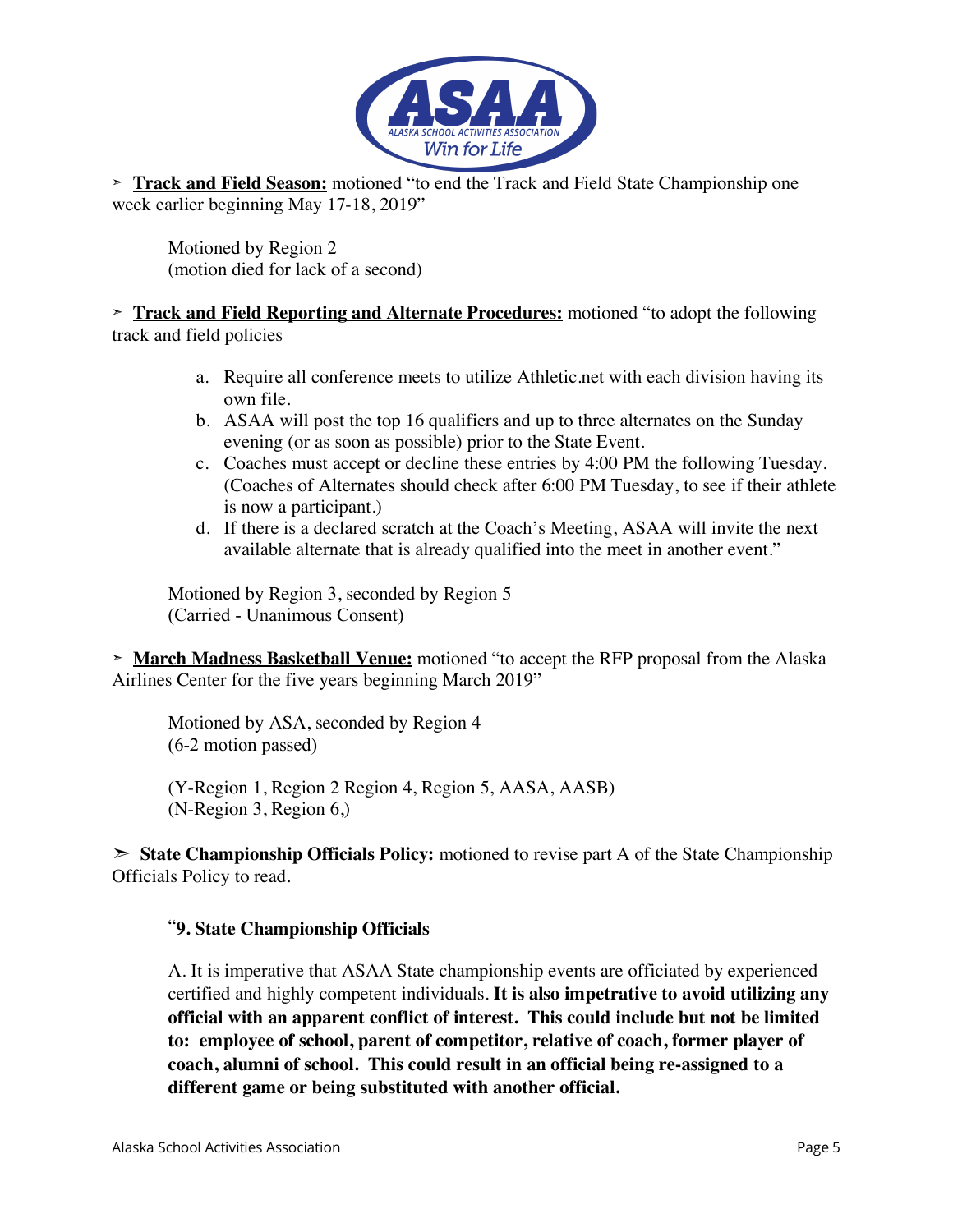

It is also the intent of ASAA that each Region/Conference should have the opportunity for representation by an Official from their respective geographical region at state tournaments. However, when qualified and/or competent officials cannot be obtained from one region or conference, those positions will be filled from other regions of the state.

Motioned by Region 2, seconded by Region 1 (Carried - Unanimous Consent)

➣ **Coaches Code of Ethics:** motioned to approve the revision of the Coaches Code of Ethics.

Motioned by Region 5, seconded by AASA (Carried - Unanimous Consent)

➣ **State Cross Country Running Championship Format:** motion "to beginning in 2019 to reclassify Cross Country Running into three divisions.

Division I more than 500 students Division II 151 to 500 students Division III under 150 students"

Motioned by Region I, seconded by AASA (5-3 motion passed)

(Y-Region 1, Region 2 Region 6, AASA, AASB) (N-Region 3, Region 4, Region 5)

➣ **State Softball Location:** motion "to accept a six year rotation for the State Softball Tournament between Fairbanks and Anchorage jointly made by the Anchorage Sports Association and the Interiors Girls' Softball Association. The rotation will be:

- 2018 Fairbanks
- 2019 Anchorage
- 2020 Fairbanks
- 2021 Anchorage
- 2022 Fairbanks
- 2023 Anchorage

Motioned by Region 3, seconded by Region 4 (Carried - Unanimous Consent)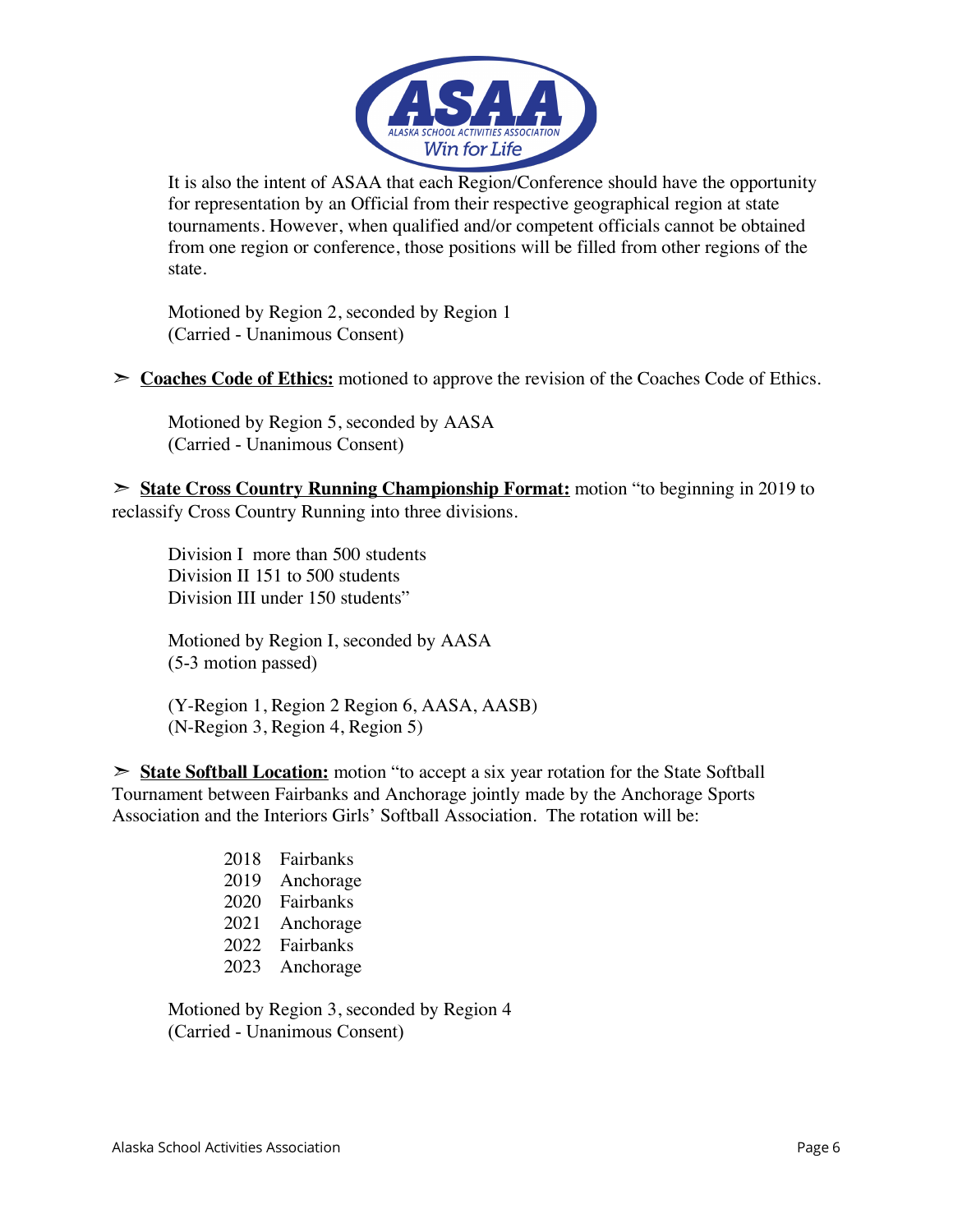

➣ **Mid-Alaska/Denali Girls Wrestling Tournament location:** motioned "to change the location of the Mid-Alaska/Denali Girls Wrestling Tournament to the site of the Denali Boys Wrestling Tournament."

Motioned by Region 3, seconded by Region 1 (Carried - Unanimous Consent)

➣ **Sideline Limits for Cheer Squads during the State Basketball Tournament:** motioned "limit the number of students able to cheer from the sideline to 12 at any one time. Schools may rotate students on to the sideline."

Motioned by Region 5, seconded by AASA (Carried - Unanimous Consent)

## **Discussion Items:**

The Board discussed the following items:

**➣ Basketball and Girls Volleyball** discussed the need to continue looking at revising the current classification system for both basketball and volleyball.

**Division I Hockey Berths:** discussed how best to assign the berths for DI and DII hockey. The original proposal incorporated the DII Champion into the DI tournament. If that is not the case, then should the berth be assigned to a conference or should an "at-large" system be developed. Also discussed if the DII Champion could choose not to attend. Another discussion involved having the DII Champion being placed into the "at-large pool" along with the nonqualifying DI teams.

**Mixed-6 Volleyball:** discussed allowing Region 1 the opportunity to discuss the ability to either combine existing conference or have two conferences play each other with the winner going to the State Tournament, in order to decrease the number of berths in the Mix-6 Tournament from 12 to 8. The assumption was the three conferences with 2 berths would drop to one in order to make this happen.

➣ **WPI system for selecting at-large berths and seeding 3A/4A basketball tournament:**  discussed having the ASAA Staff develop a system for both selecting at-large berths and seeding the 3A/4A basketball tournaments. This system would operate similar to how Trackwrestling assigned points. Common criteria such as head to head, common opponents, record against teams having earned berths, etc. would be used. Also discussed which teams should be included in the "at-large pool".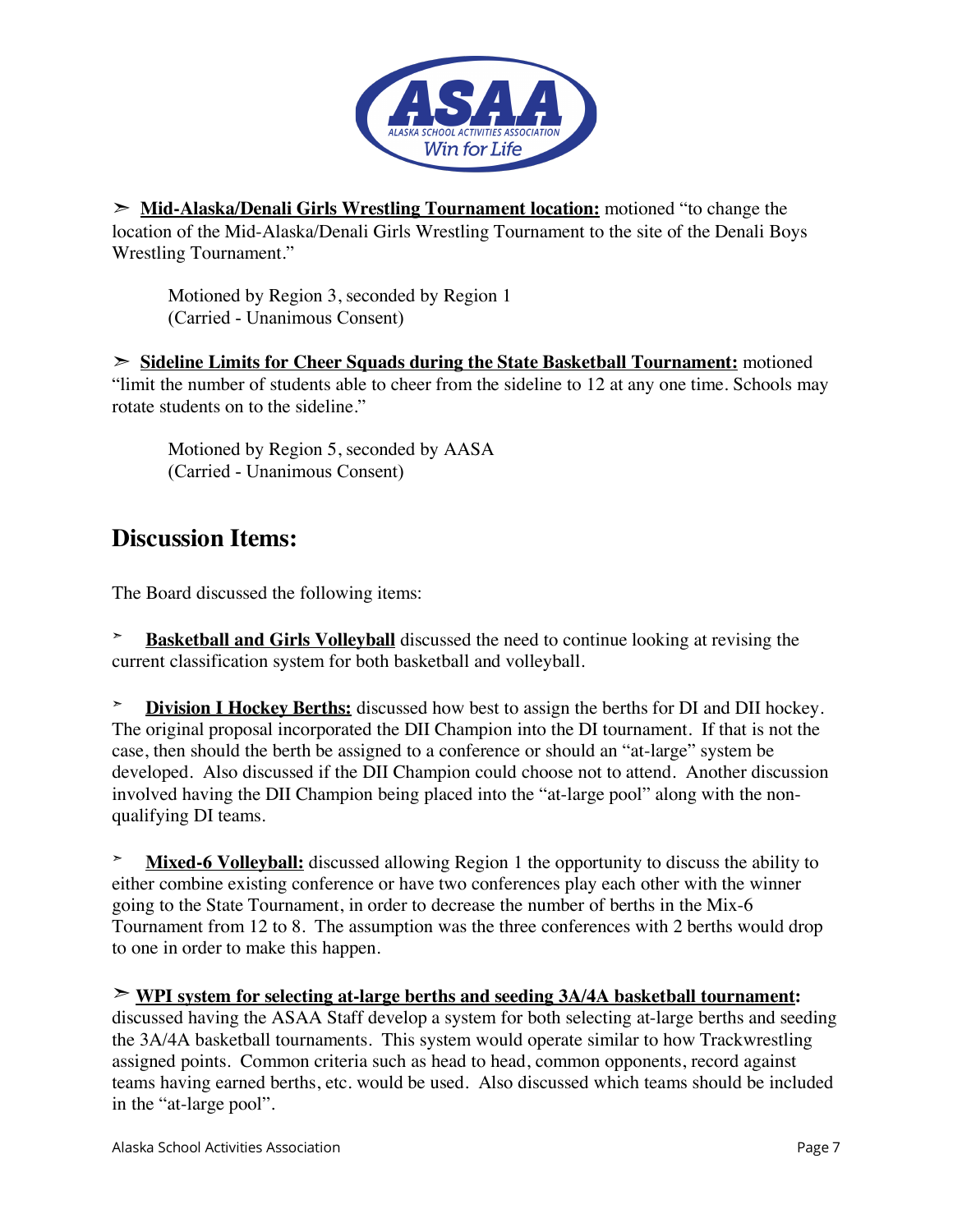

#### **➣ Football Scheduling:** discussed revising the policy to:

Schools **assigned to a conference must adhere to the following** scheduling process. Schools will be considered to have broken a contract for each game not played. The following is the process.

1. **The five** schools off the "road system" must **provide the following amount of round trip airline tickets from Anchorage to teams scheduled to play them:**

Barrow: 22 tickets Juneau Schools Co-op Teams: 36 tickets (JV and Varsity) Ketchikan: 22 tickets Kodiak: 22 tickets

**2**. Schools scheduled to play non-road system teams, must play those games if financial assistance is met.

3. Each School District (Anchorage, Mat-Su, Juneau, Kenai, Ketchikan, Kodiak, Fairbanks, Monroe Catholic, North Slope and Valdez) may select a commissioner with the authority to schedule games for the members their district. The commissioners will meet to complete the entire schedule for all classifications. This meeting will be held in mid-January at a site selected by ASAA. The purposes of this meeting will be to ensure all teams have completed schedules. **The cost to attend the meeting will be the responsibility of the commissioner's school district.**

4. Once the schedule is completed, the commissioners will vote that it is finalized. In the event of a tie vote, the ASAA Executive Director will vote to break the tie.

5. Once the vote is finalized, it will be considered a contract violation to not abide by the schedule, with the penalty having to pay the cost for the affected school to secure a game from an out of state opponent.

Additional language will need to address issues such as:

Out of state travel, requesting byes, and having to travel JV teams at the Division I level.

**➣ SMAC Composition:** discussed with the retirement of Dr. Lehmann and Dr. Keller from the Committee, Region 5 and Region 6 will need to recommend a replacement by the April Board Meeting.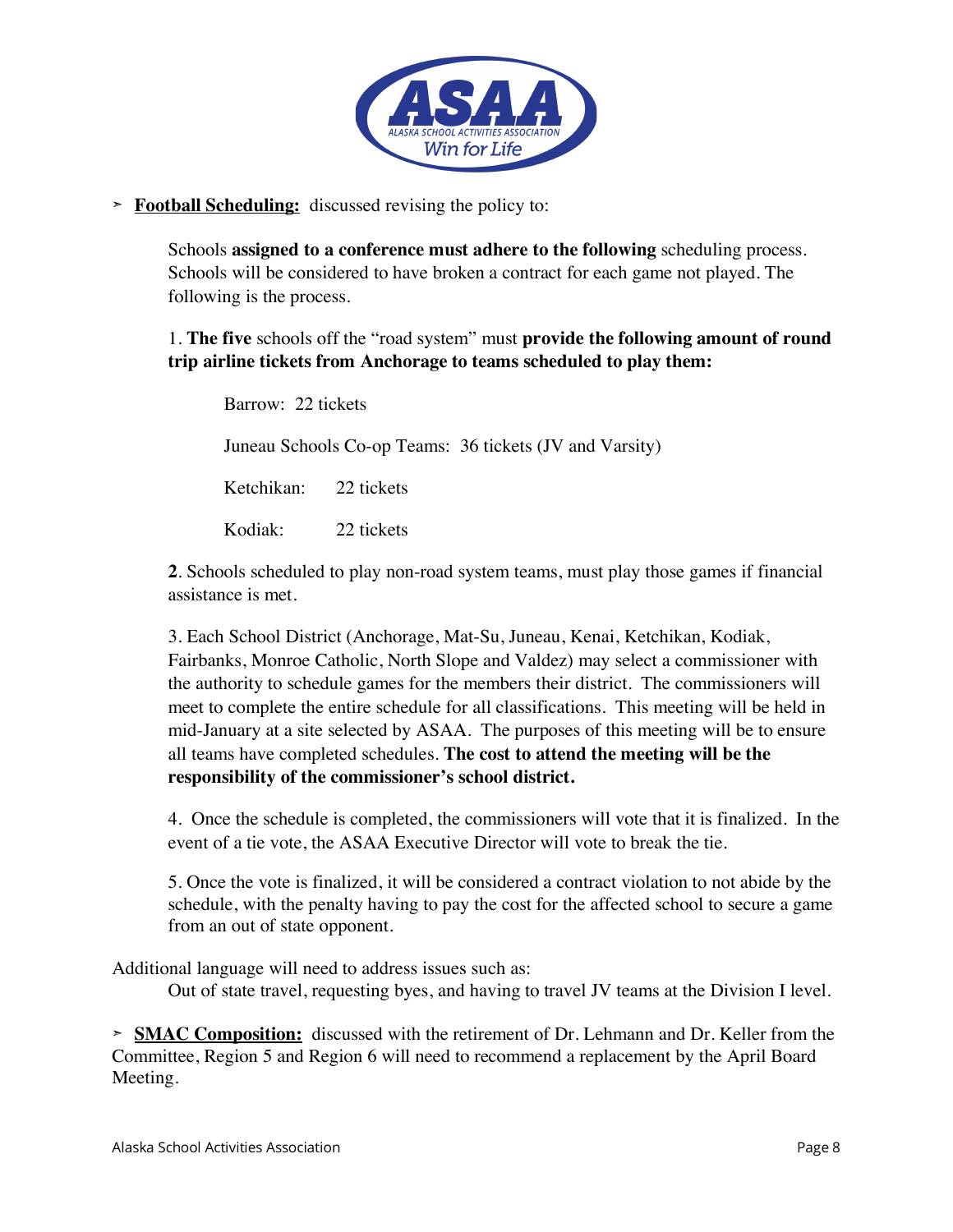

#### **➣ Baseball Policy** discussed developing the following concept into policy:

At any time during a HS baseball game if a team goes up by 15 or more runs the game goes into a "rollover" mode. The team ahead is then declared the winner. In the "rollover mode", the team that is down 15 runs will pitch to no more than 9 hitters per inning. If the losing team doesn't get 3 outs within those 9 hitters the inning would stop and you would roll the inning over and the team that was hitting would be done, even though they don't have 3 outs and they would take the field to play defense.

This method would allow the game to continue without causing the losing team to use up their pitching staff's pitch count. Games would then end after 4.5 or 5 innings.

**➣ State Spirit Competition Format** discussed changing the State Cheer Competition to a "game-day" format.

**➣ Unified Sports** discussed the need to further develop eligibility rules for Unified Sports now that they are established school programs. Additionally the Board wishes to encourage all ASAA member schools to consider creating "Partner Clubs".

**➣ AASG Resolutions:** discussed two resolutions regarding ASAA activities passes at the most recent AASG Conference. After discussion at the various Regional meetings the Board determined they did not support the resolutions.

**➣ Alaska Students involved in Foreign Exchange Programs:** discussed changing the Article 12 Section 3 bylaw to the following:

Section 3 - Maximum Participation

A. No student **(add), with the exception of those enrolled in year-long academic exchange programs (see section C), enrolled in a four (4) year high school program,** including a four-year alternative education program, may participate in more than four (4) seasons in any specific interscholastic activity. No student enrolled in a three (3) year high school program, including a three-year alternative education program, may participate in more than three (3) seasons in any specific interscholastic activity. Participation in any interscholastic contest during a season shall be considered as one (1) season of participation in that activity.

B. No student will have more than eight (8) consecutive semesters of eligibility. "Consecutive semesters" include all semesters, including semesters in which the student is not enrolled in any school or is enrolled in another school, after the student's initial enrollment in 9th grade, including enrollment in 9th grade in an alternative education program.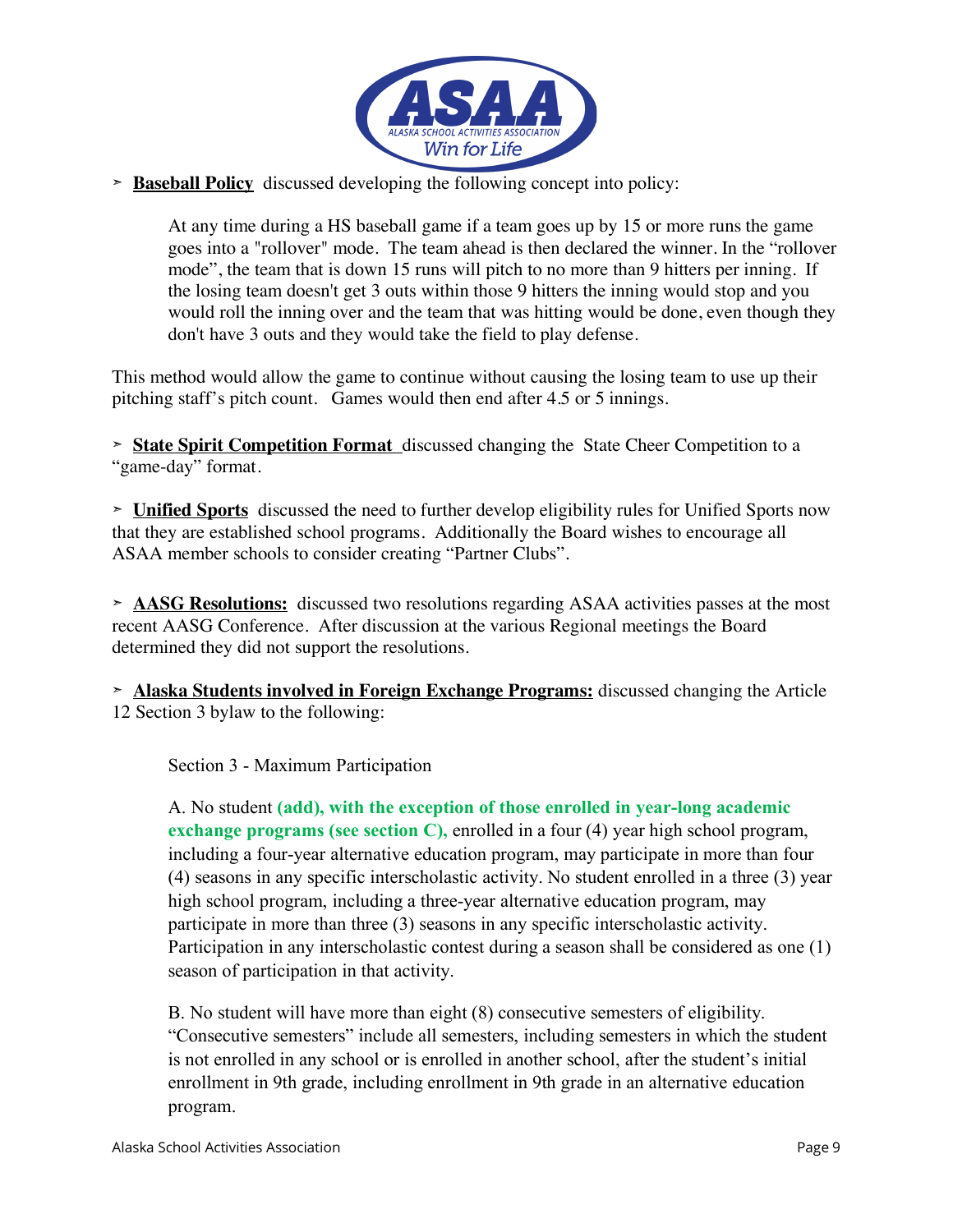

• Students first entering 9th grade will have eight (8) consecutive semesters of eligibility.

• Students first entering 10th grade will have six (6) consecutive semesters of eligibility remaining.

• Students first entering 11th grade will have four (4) consecutive semesters of eligibility remaining.

• Students first entering 12th grade will have two (2) consecutive semesters of eligibility remaining.

**(add) C. Student who have participated in a year-long academic exchange program will be awarded an additional two (2) consecutive semesters, (up to 10 consecutive semesters for students entering 9th-grade) if they meet the following criteria:**

- **1. The student participated in an approved, and accredited, exchange program.**
- **2. The student did not participate on any organized sporting program or team during the duration of the exchange program.** 
	- **a. Practice is defined to include on the team's roster for competitive play or as practice only**
	- **b. Statement of non-participation required from exchange program school of attendance and student's host family.**
	- **c. Failure to disclose participation in and organized sporting program forfeits all rights to a fifth-year exemption.**
- **3. Student does not turn 19 years of age within the sport's season of participation.**
- **➣ Future State Tournament Location Bids:** discussed the following:

The following tournaments being "up for bid". Bids are due to ASAA by April 1, 2018 and will be awarded during the April 2018 Board Meeting

| Years     |
|-----------|
| 2019-2021 |
| 2019-2021 |
| 2019-2021 |
| 2019-2021 |
| 2019-2021 |
| 2019      |
|           |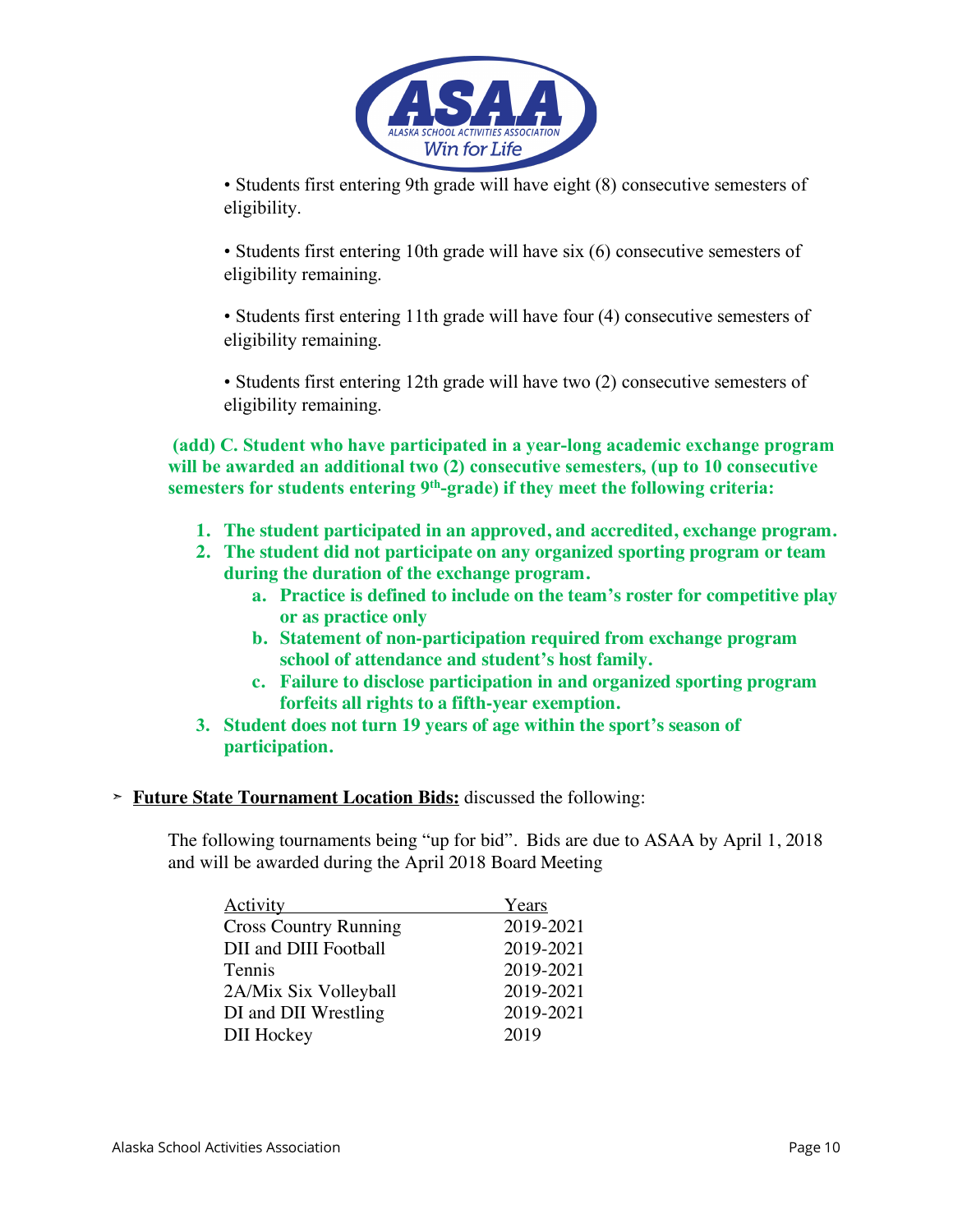

The following tournaments open up for bid on April 22, 2018. Bids are due to ASAA by November 1, 2018 and will be awarded during the December 2018 Board Meeting

| Activity                 | Years     |
|--------------------------|-----------|
| DI Hockey                | 2020-2022 |
| <b>DII</b> Hockey        | 2020-2022 |
| <b>DDF</b>               | 2020-2022 |
| World Language           | 2020-2022 |
| DI and DII Track & Field | 2020-2022 |
| DI and DII Soccer        | 2020-2022 |

**➣ Girls Hockey:** discussed a request by Region 4 to no longer sanction girls hockey.

**➣ Daily Participation Limits:** discussed changing the daily participation limits for basketball and hockey and creating limits for soccer.

**➣ Sanctioning of E-sports:** discussed the concept of sanctioning e-sports as a high school activity.

**➣ Girls Wrestling:** discussed the modification and/or expansion of weight classes for Girls Wrestling

**➣ Football Playoff Policies:** discussed that with the higher seed now hosting both the quarter finals and semi-finals in Division I football there would be a need to develop policies to deal with issues such as: passes, gate split, ticket prices, official selection, webcasting, awards and programs.

**➣ Amazing Grace Academy:** discussed allowing Amazing Grace Academy to become a member school. Directed the ASAA Staff to meet with the school's administration to make sure they knew the rules of membership and how it may impact some of their existing students.

### **Executive Sessions –**

Sunday—

Region 1 moved, Region 5 seconded to go into Executive Session (Carried Unanimous Consent)

Sunday—

Region 5 moved, Region 1 seconded to go out of Executive Session (Carried Unanimous Consent)

Sunday—

Region 1 moved, Region 5 seconded to go into Executive Session (Carried Unanimous Consent)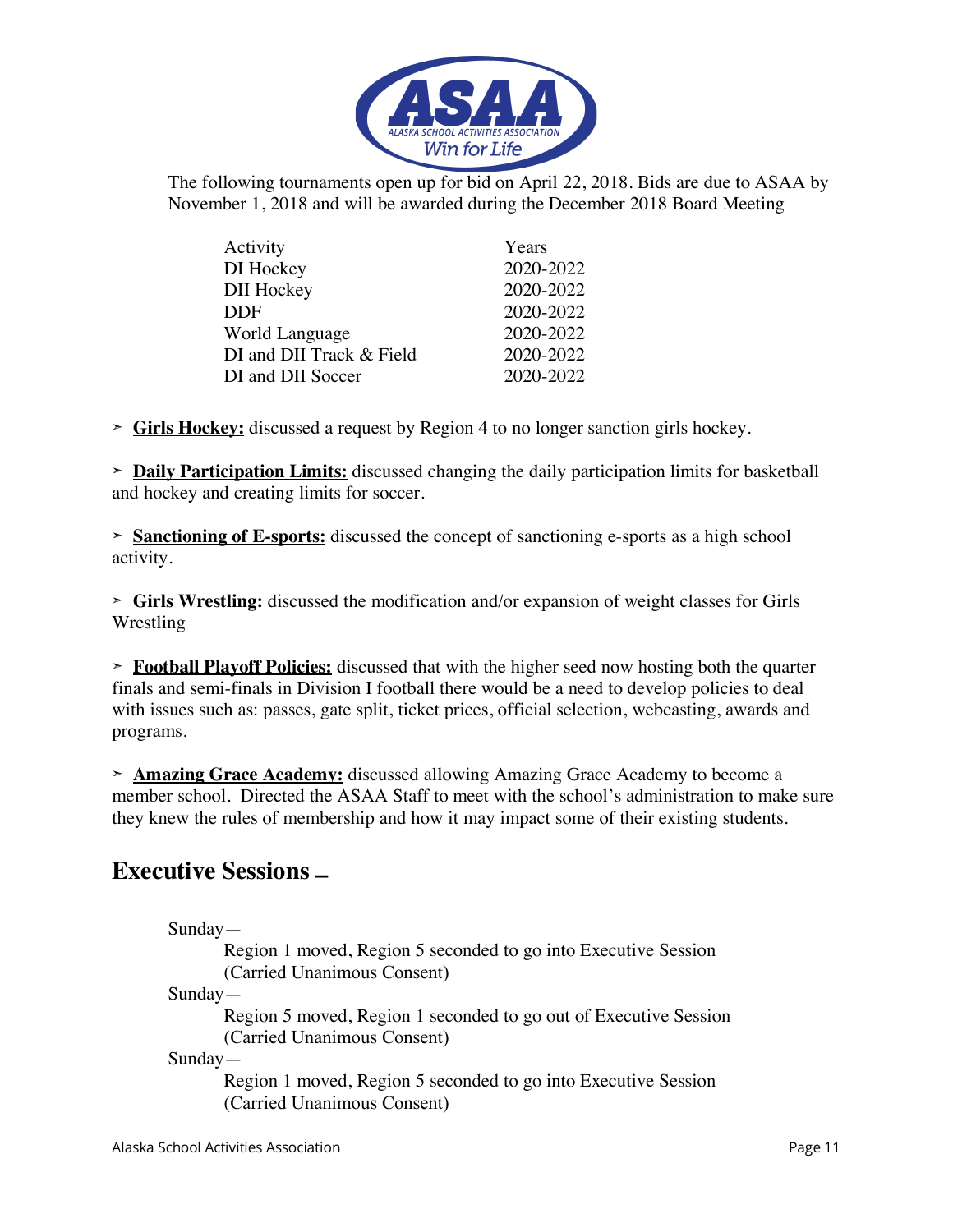

Sunday—

Region 5 moved, Region 1 seconded to go out of Executive Session (Carried Unanimous Consent)

Monday—

Region 1 moved, Region 4 seconded to go into Executive Session, (Carried Unanimous Consent)

Monday—

Region 1 moved, Region 2 seconded to go out of Executive Session (Carried Unanimous Consent)

**Workshops –** None

**Hearings –** Three

# **Tabled Items –** None

## **Motion to Ajourn**

Motioned by Region 5, seconded by Region 1 (Carried - Unanimous Consent)